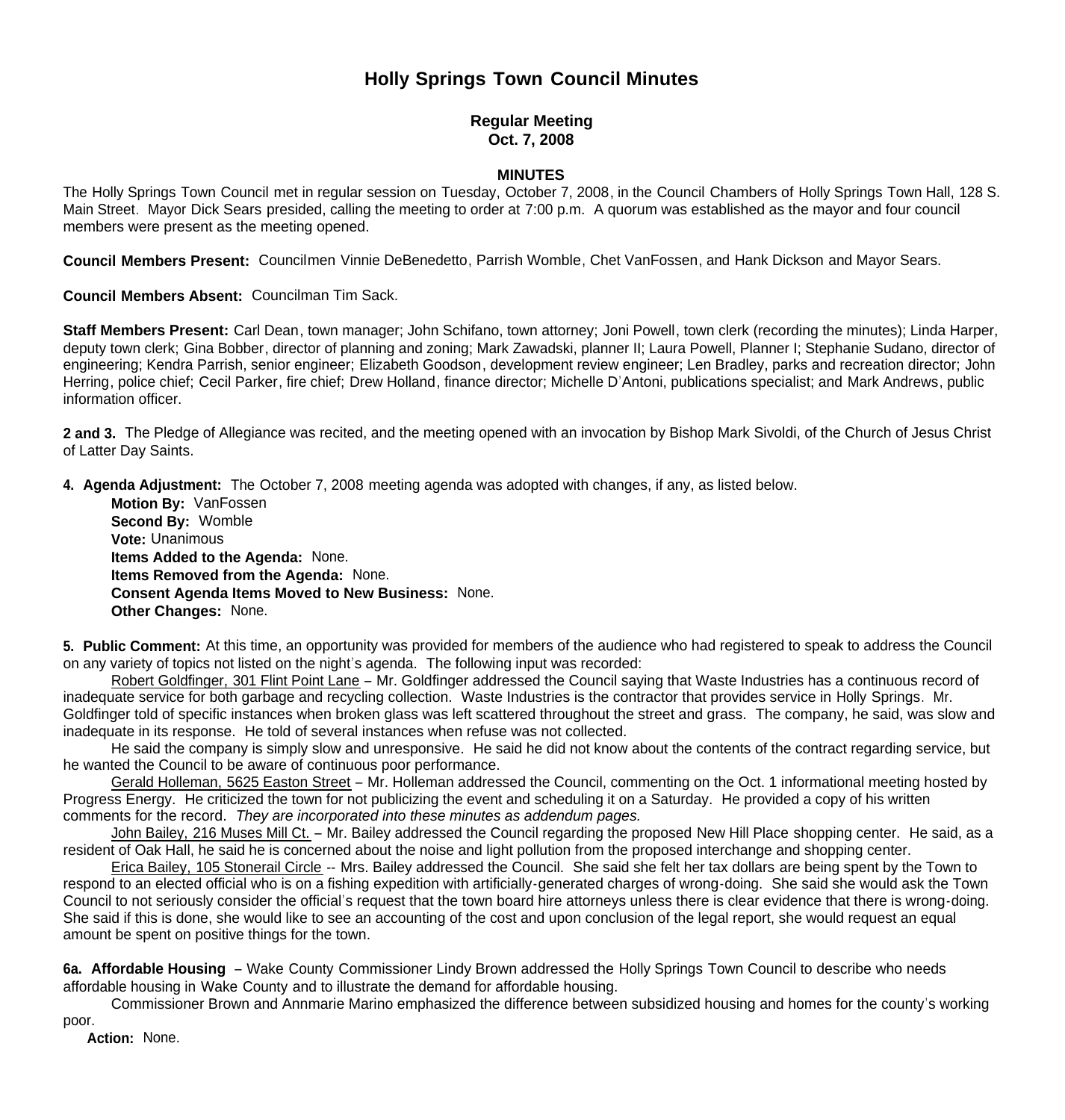**7. Consent Agenda:** The Council approved all items on the Consent Agenda following a motion by Councilman Womble, a second by Councilman VanFossen and a unanimous vote. The following actions were affected:

7a. Minutes - The Council approved minutes of the Council's regular meetings held in August 2008.

7b. Resolution 08-46 – The Council adopted Resolution 08-46 indicating the Town's support for NCDOT to close a portion of Ralph Stephens Loop Road right of way. *A copy of Resolution 08-46 is incorporated into these minutes as an addendum page.*

 7c. Holly Springs Community Planning Month – The Council received a report of a mayoral proclamation designating October 2008 as Holly Springs Community Planning Month.

7d. NCDENR Greenway Trails Contract - The Council ratified a contract with NCDENR to receive a grant in the amount of \$75,000 for greenway trails. *A copy of the NCDENR contract is incorporated into these minutes as addendum pages.*

 7e. Budget Amendment, \$1,950 – The Council adopted an amendment to the FY 2008-09 budget in the amount of \$1,950 to accept insurance proceeds for police and fire vehicles. *A copy of the budget amendment is incorporated into these minutes as an addendum page.*

7f. Jones Park Batting Cage – The Council approved the addition of a batting cage to the Jones Park Master Plan.

 7g. Maple Street Extension Change Order – The Council received a report of a change order within project contingency and approved by the Town Manager in the amount of \$1,440 for dirt fill in the Maple Street extension project. *A copy of the change order is incorporated into these minutes as addendum pages.*

 7h. Budget Amendment, \$475 – The Council adopted an amendment to the FY 2008-09 budget in the amount of \$475 to accept sponsorship of the Cultural Center's Business Expo. *A copy of the budget amendment is incorporated into these minutes as an addendum page.*

 7i. Budget Amendments – The Council adopted budget amendments to the FY 2008-09 budget in the amount of \$1,196,700 and to the water capacity project fund in the amount of \$14,903,350 to account for revenue bonds and USDA loan payoff. C*opies of the budget amendments are incorporated into these minutes as addendum pages.*

 7j. SCIMMP Update Biennial Report – The Council received a copy of the biennial report of Secondary and Cumulative Impacts Master Mitigation Plan update.

7k. Linksland Drive Pedestrian Crosswalk – The Council approved installation of a pedestrian crosswalk on Linksland Drive.

**8a. Time Warner Cable** – Ms. Catharine Rice of Action Audits, the town's cable television consultant through the Triangle J Council of Governments, explained that Time Warner Cable (TWC) proposes to separate its cable operations from its parent company, Time Warner Entertainment – Advance / Newhouse Partnership (TWEAN,) in effect creating a situation whereby there is a pseudo-transfer of ownership. With that transfer, the town's current franchise agreement states that the town must approve of this transfer of ownership for it to proceed.

 She said the Town desires to have its own dedicated Public Education and Government (PEG) channel over which to broadcast news and events. A PEG channel would be an invaluable asset for the Town on any given day, but particularly in times of emergency, providing the Town with an information outlet available to thousands of residents.

 Ms. Rice said it was her opinion that the Town should use this opportunity to grant approval or to deny the TWC spin-off plan to leverage a PEG channel for viewers in Holly Springs.

 Mr. Schifano added that the existing franchise agreement that the Town has with TWC, however, already provides for TWC to provide that PEG channel. It would seem enforcement of the existing franchise agreement also would provide the PEG channel.

 Ms. Rice said the Council is being asked to adopt a resolution that would consent to the transfer of ownership as requested by TWC, conditioned upon TWC's provding Holly Springs with a PEG channel by March 31, 2008.

Mayor Sears asked if there would be an increase in rates.

Brad Phillips, TWC vice president, said yes there would be a rate increase for not only the transfer, but also for PEG provision.

Mr. Shifano pointed out that Andi Curtis, senior director of public affairs for TWC East Carolina Division, provided a letter of commitment from the company that it will provide Holly Springs with a PEG channel by the first quarter of 2009, once technical and channel management logistics are worked out. In the latest version of the letter, he said, TWC agrees to be bound by liquidated damages for not having a PEG channel in operation by March 31, 2009. The provision would allow the Town to recoup \$500 per day for every day past March 31 the PEG channel is not in operation, Mr. Schifano said.

 Mr. Schifano also noted that the proposed resolution sets out the PEG head-in location to be at Town Hall, when it is likely that the Town may rather have it located at 300 W. Ballentine Street. He suggested verbiage changes to allow the town to locate the head-in in any location, as long as it was one location.

 **Action:** The Council approved a motion to adopt Resolution 08-47, as amended to not specify the location of head-in equipment, consenting to the transfer of ownership for TWC, conditioned by the provision of a Public, Education and Government access channel (PEG) by March 31, 2009 for Holly Springs customers of TWC as stipulated in the existing franchise agreement.

 **Motion By:** VanFossen **Second By:** Womble **Vote:** Unanimous.  *A copy of Resolution 08-47 is incorporated into these minutes as addendum pages.*

**8b. Main Street Enhancement Project –** Ms. Parrish said that due to changing traffic volumes on Main Street, staff and the town manager recommend a modification to the Main Street Enhancement Project to retain the center turn lane on Main Street, thus eliminating the traffic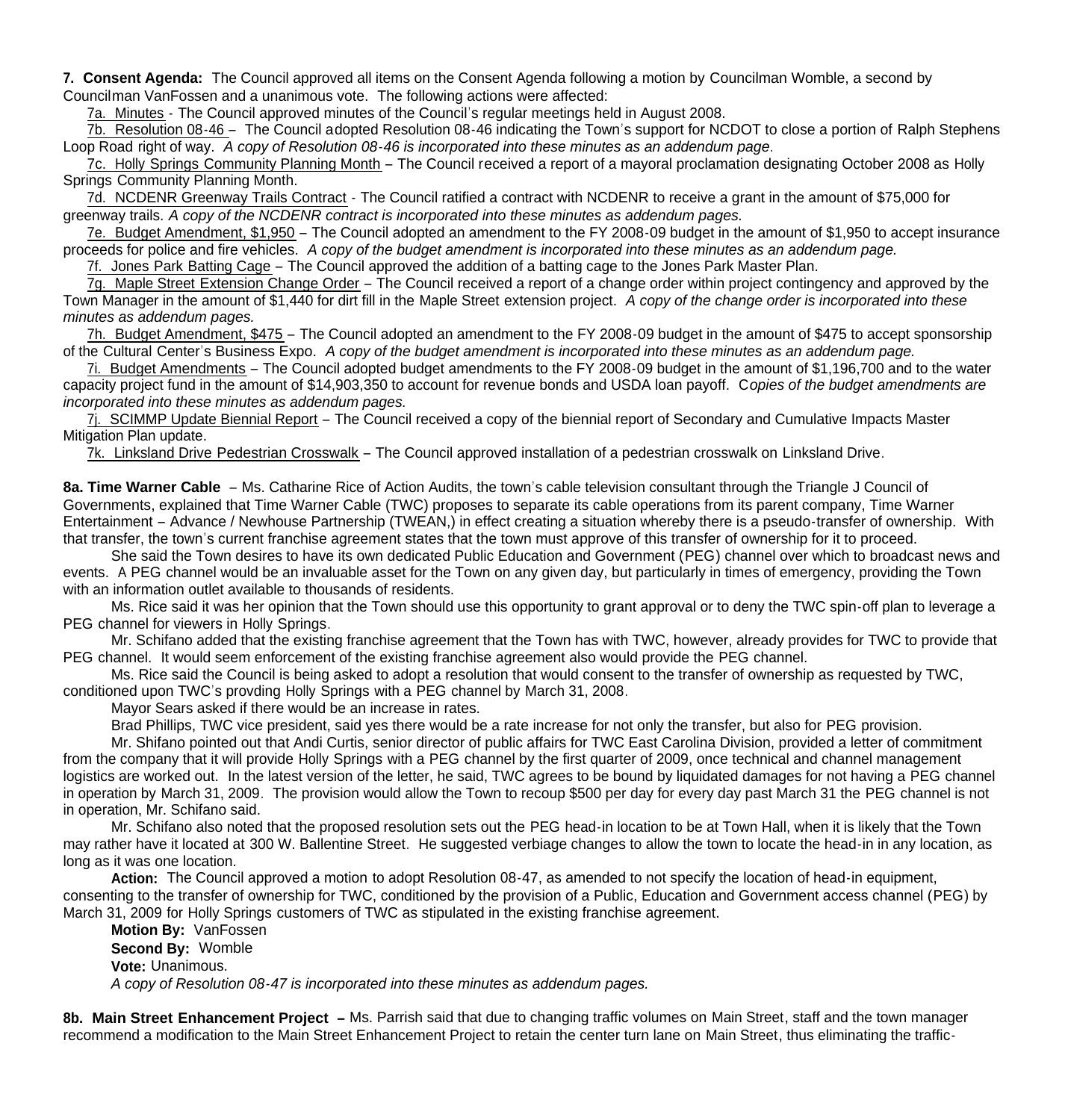calming chicanes that originally were planned.

 She said daily traffic volumes on Main Street indicate that chicanes would not provide an acceptable level of service for motorists. She said the money saved in the project from not adding the chicanes could be used for other streetscape enhancements.

**Action:** The Council approved a motion to approve a modification to the Main Street Enhancement project to retain the center turn lane on Main Street and eliminate the originally planned chicanes and meandering sidewalk.

**Motion By:** Womble **Second By:** VanFossen **Vote:** Unanimous.

**8c. Main Street Square Element J, 08-DP-05 –** Mr. Zawadski said the Town has received a request for a development plan for 1.21 acres of property located at the intersection of South Main Street and G.B. Alford Highway within the Main Street Square Planned Unit Development. The project includes a two-story 3,861-square-foot bank and a one-story 5,716-square-foot office building.

He said a total of two drive-through lanes are proposed along the south side of the bank, and a total of 38 parking spaces are proposed for both buildings. Pedestrian connections are proposed to connect both buildings with the sidewalks along Delmare Way and Kentworth Drive.

The bank and office buildings meet the architectural requirements set forth in the Main Street Square PUD and are consistent with the commercial buildings previously approved for the development. The buildings are proposed to be constructed primarily of brown colored brick with a second colored brick used along the building base and as window accents. The predominant roofline is proposed to be flat with a decorative EIFS cornice and pitched roofs are also proposed to add additional variation. Windows are proposed to be located on all sides of the buildings and on all stories of the buildings. Other architectural elements include decorative brick patterns, façade modulation, awnings, and columns.

**Action:** The Council approved a motion to approve Development Plan #08-DP-05 for Main Street Square Element J as submitted by Stewart Engineering, project number C8047, dated revised 8/25/2008 with the following conditions:

- 1. All previous conditions of Main Street Square PUD shall apply.
- 2. Prior to issuance of Building Permit, the following must be completed:
	- a. A lighting plan must be submitted to and approved by the Department of Planning & Zoning.
	- b. The copper colored roof shall be changed to a color that will be consistent with the architectural design palette of the building and adjacent developments.
- 3. Fee in lieu of pump station upgrades will be required for this project.
- 4. A sign permit is required prior to signage installation.

**Motion By:** DeBenedetto **Second By:** Womble **Vote:** Unanimous.

**8d. Overlook Medical Center, 08-DP-06 –** Mr. Zawadski said the Town has received a request for a development plan for an 11,453-squarefoot medical office building to be located near the intersection of Avent Ferry and Cass Holt Roads and Capeside Ave., which leads into the Overlook at Holly Glen Subdivision.

He said a medical office building would be a permitted use within the Local Business zoning district. The proposed building would be oriented with the rear of the building to Avent Ferry Road and the front toward the parking lot, which is located behind the building. There are 57 parking spaces proposed for the use, and a pedestrian connection is planned to both Capeside Ave. and Avent Ferry Road.

Don Mizelle, 5429 Shoreline Ct. – Mr. Mizelle, representing the applicant, explained that the company intends to build office space for lease, presumably for medical use.

 **Action:** The Town Council approved Development #08-DP-06 for Overlook Medical Center as submitted by Tony Tate Landscape Architecture P.A., project # 08012 date revised 09/08/08, with the following conditions:

- 1. This lot is a portion of the previously approved Overlook at Holly Glen. All previous conditions of plan approval from the Overlook at Holly Glen plan will apply to this project as well.
- 2. The following items will need to be addressed with the 1<sup>st</sup> construction drawing submittal:
	- a. Offsite right-of-way must be dedicated for this project for the 51' right-of-way stub to the Wood property.
	- b. Offsite sewer easements must be dedicated from Overlook at Holly Glen to this lot to provide for sewer extension for this site.
	- c. Evaluation of the existing storm drain along Avent Ferry Road will be required prior to 1<sup>st</sup> construction drawing submittal and any improvements necessary as determined by the Town of Holly Springs Engineering Department must be completed with this project.
	- d. Provide a cross-access easement to the western property line from the parking lot shown to provide opportunity to have cross-access in the future.
- 3. If any off site sewer facilities are needed to serve this project and are not completed and accepted by the Town at the time of approval of this plan, then these facilities must be completed. The Town is not responsible for completion of off site sewer facilities, and will not guarantee completion of such facilities by any other party, no plats or building permits will be issued by the Town until all necessary on and off site sewer infrastructure is completed.
- 4. Change the red spruce out to a cedar species more compatible with this climate zone.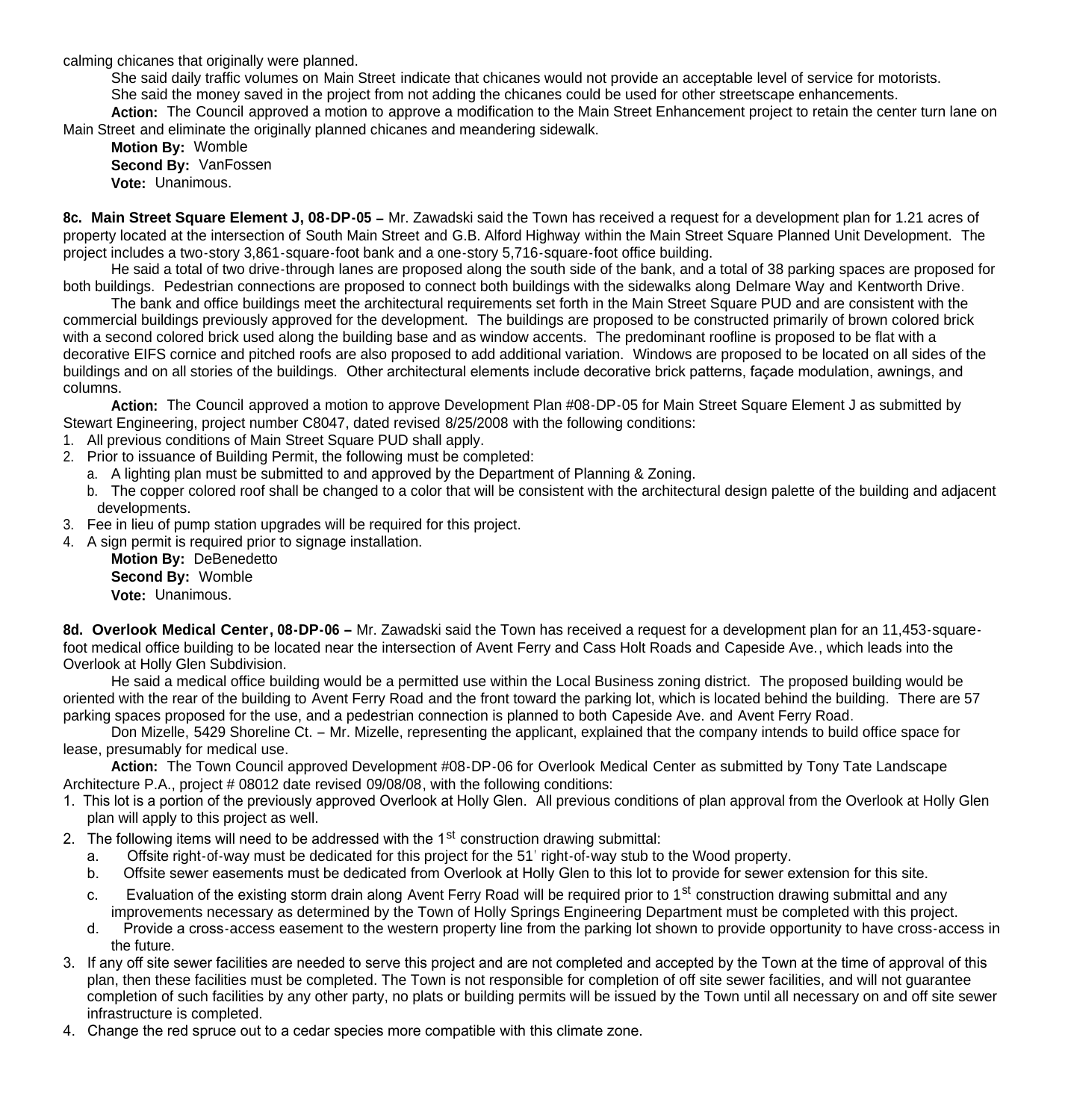- 5. Prior to issuance of Building Permit:
	- a. The copper colored roof shall be changed to a color that will be consistent with the architectural design palette of the building and adjacent developments.
	- b. Modify the gable roof over the center doors along the Avent Ferry Road façade to match the design and materials of the center gable roof on the parking lot façade.

**Motion By:** Womble **Second By:** DeBenedetto **Vote:** Unanimous.

**8e. Green Oaks Parkway –** Councilman DeBenedetto read a prepared statement outlining a detailed timeline of the Green Oaks Parkway construction project and costs from his own estimations and calculations. At Councilman DeBenedetto's request, his prepared statement is incorporated into these minutes. The comments are attached as addendum pages.

He then discussed with Council members his intent to make a motion to hire outside legal counsel to advise the Town Council on seeking legal redress to recoup damages and interest on funds allocated and paid to address the Army Corps of Engineers' cease and desist order for environmental and construction missteps for Green Oaks Parkway and for the additional hours the town's staff spent related to addressing the Army Corps of Engineers' cease and desist order.

 Mr. Dean explained that on July 15, 2008, the Town Council unanimously approved a three-party contract with the developer and contractor to resume work on the first two lanes of Green Oaks Parkway. The contract specifies that the Town will recoup from the developer (through fee credit reductions) any environmental fines and other costs of completing the first two lanes. The contract specifies that any other costs relating to the environmental matter incurred by the Town (other than staff salaries and normal Town overhead) similarly will be paid by the developer through fee credits.

Below is a fact sheet prepared by Mr. Andrews to help explain the complex issue:

#### **Green Oaks Parkway Agreement Facts:**

- The Town entered into a public-private partnership for construction of two lanes of Green Oaks Parkway. This partnership was unique in the scale of off-site road improvements that the developer agreed to make. Typically, developers only are obligated to make improvements along their property. The original intent under the partnership was that the Town would not spend any general tax dollars on the first two lanes.
- The partnership is spelled out in a developer agreement whereby the developer would front the cost of construction of the two-lane road in exchange for a waiver of transportation fees on lots constructed in the 12 Oaks subdivision. The proposed cost of construction of the twolane roadway exceeded what the developer would save through waived transportation development fees.
- The Novartis economic incentive agreement unanimously approved by the Town Council required the Town to accelerate construction of an additional two lanes of Green Oaks Parkway. The additional two lanes were solely the Town's responsibility.
- While the first two lanes were under construction, the Town was proactive in getting the developer to make design changes to accommodate the future two lanes.
- The Town was responsible for the cost of these changes since their purpose was to accommodate the second two lanes. The developer fronted the \$880,000 cost of these design changes for approximately a year at no interest cost to the Town. It is estimated that the Town saved more than \$500,000 by having this work done during construction of the first two lanes rather than retrofitting when the second two lanes were added.
- The Town became the holder of an environmental permit from the Army Corps of Engineers in an effort to expedite permit approval, finish the road sooner, and meet the Town's contractual obligation to Novartis Vaccines and Diagnostics.
- The developer's contractor performed work outside the area of disturbance allowed under the environmental permit. The violation caused work on the roadway to be suspended. After the work was allowed to continue, the developer had difficulties resuming the work.
- On July 15, 2008, the Town Council unanimously approved a three-party contract with the developer and contractor to resume work on the first two lanes.
- The contract specified that the Town will recoup any environmental fines and other costs of completing the first two lanes. The contract specifies that the Town will recoup this money through transportation development fees paid as homes are built in 12 Oaks, regardless of who builds the homes or when.
- At the time it approved the 54-day contract, the Town Council was notified that change orders were forthcoming.
- At their Sept. 2, 2008 meeting, change orders were approved by all Council members in attendance. Failure to approve the changes would have caused the contractor to stop work again, resulting in further delays and additional costs.
- In summary, the initial estimate for construction of the first two lanes of Green Oaks Parkway was \$2.2 million. As a result of recent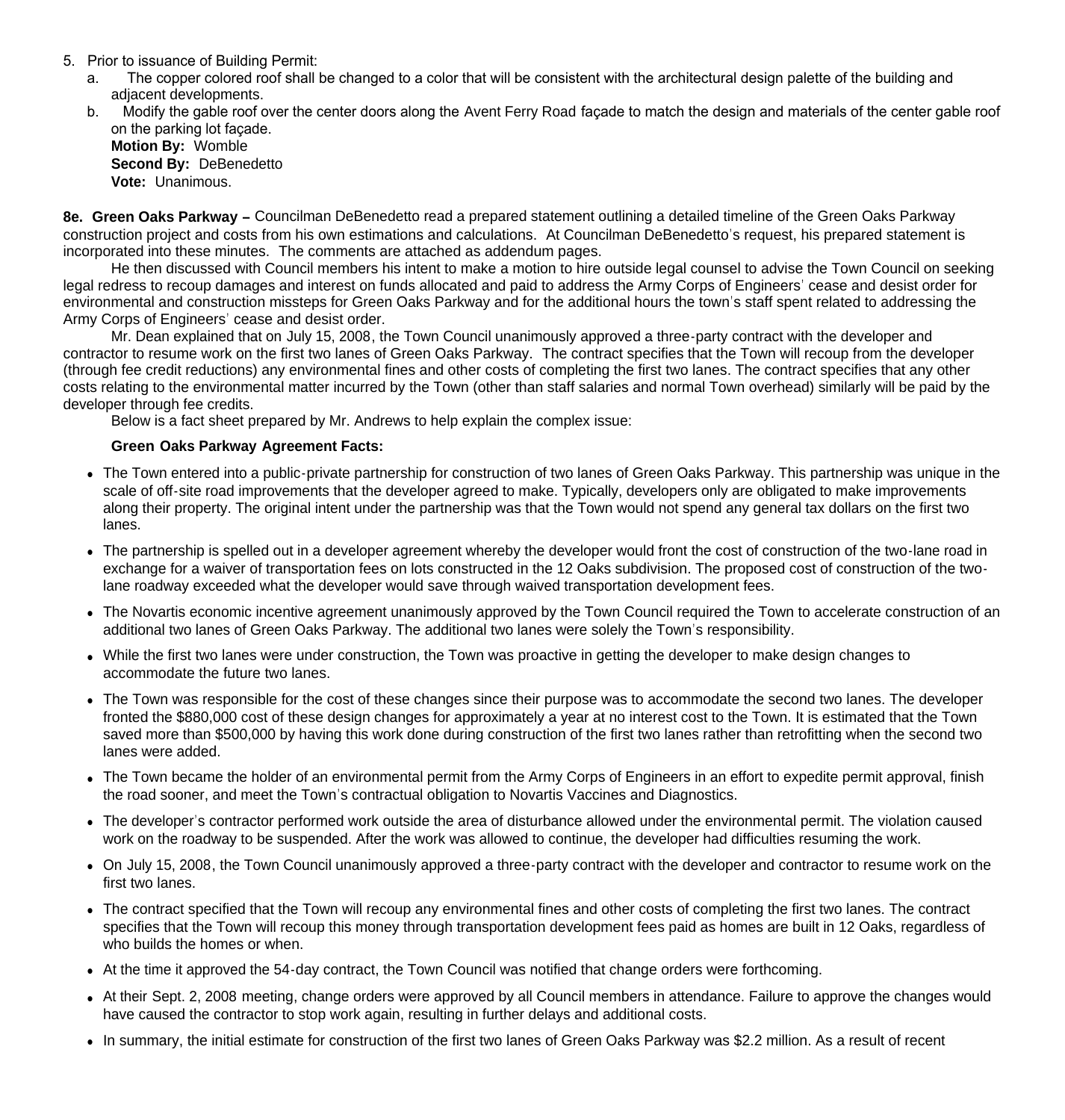changes in this public-private partnership, the Town's expenditure of general tax dollars for the first two lanes is estimated at \$235,000. The Town will recoup this expense through development fees as homes in the subdivision are built.

Action: The Council considered a motion to retain outside legal counsel (specifically, former Town Attorney Ernie Pearson) to advise the Town Council on seeking legal redress to recoup damages and interest on funds allocated and paid to address the Army Corps of Engineers' cease and desist order for environmental and construction missteps for Green Oaks Parkway and for the additional hours the town's staff spent related to addressing the Army Corps of Engineers' cease and desist order.

#### **Motion By:** DeBenedetto

**Second By:** Womble

There was much discussion of the motion.

 Councilman Dickson said he would offer a substitute motion to defer any action until the next meeting when all Council was in attendance. He said he felt something as important as hiring legal counsel to question senior staff, then he would want all councilmen present to vote on the question.

 Councilman VanFossen disagreed with Councilman's DeBenedettos facts and figures in his statement. He said Councilman DeBenedetto's concerns about an "interest free loan," were unfounded since developer agreements providing fee credits is the mechanism used by municipalities to build most public infrastructure. He said he also did not agree that if the Town Council was inclined to hire outside counsel that it should be Ernie Pearson, since Mr. Pearson drafted the original agreement.

 Mayor Sears said he had concerns about Councilman DeBenedetto's calling an attorney individually without knowledge of entire council. Mr. Schifano said he had no problems with the Council's hiring outside counsel to review the Green Oaks Parkway documents.

 Councilman Dickson said that, aside from the usual audit of financials, any time the Council might set about hiring a professional to overview staff, then he would need to trust the motives of the person making the suggestion. Councilman Dickson added that he did not trust Councilman DeBenedetto's motives.

 **Action:** The Council approved a substitute motion to table the question until the next meeting when all Council members will be in attendance.

**Motion By:** Dickson

**Second By:** VanFossen

 **Vote:** The motion carried following a 3-2 vote. Councilmen DeBenedetto and Womble voted against the substitute motion. Councilmen VanFossen and Dickson voted for the substitute motion. Mayor Sears voted for the motion, breaking the 2-2 tie.

**10. Other Business:** Councilman Dickson discussed an inflammatory letter to the editor containing broad-brush accusations and misinformation about the town's police and fire departments. Councilman Dickson said he responded to all the accusations and provided clarifications. He asked that his written response be included in the minutes. It is included in these minutes as addendum pages.

**11. Manager's Report:** Mr. Dean reported that the Certificate of Need public hearing for area hospital applicants, including Holly Springs Hospital, is scheduled for Oct. 20. He said facts about the Green Oaks Parkway project are posted on the Town's Web site for citizens to have facts about the project.

**12. Closed Session:** The Council approved a motion to enter into Closed Session, pursuant to G.S. 143-318.11(3), to consult with the Town Attorney regarding three matters of land acquisition.

 **Motion By**: Dickson **Second By:** Womble **Vote:** Unanimous.

#### **General Account of Closed Session – Oct. 7, 2008**

 In Closed Session, the Council provided direction to the town attorney regarding acquisition of easements, including the Earp Street extension in front of the Goddard School, the cost of which is to be paid by the developer, per an agreement. Mr. Schifano explained how there was a difference in the value of the 15,000 square feet before and after the taking, which divided the nearly four acres into a 3.5-acre tract and a .43-acre tract. He reported that he had managed a fair settlement amount for the property but that developer will not be happy because it will be an amount substantially higher than what was estimated a few years ago.

Action: The Council approved a motion to return to Open Session. **Motion By:** Dickson **Second By:** VanFossen **Vote:** Unanimous

#### **-- End General Account**

**13. Adjournment:** There being no further business for the evening, the Oct. 7, 2008, meeting of the Holly Springs Town Council was adjourned